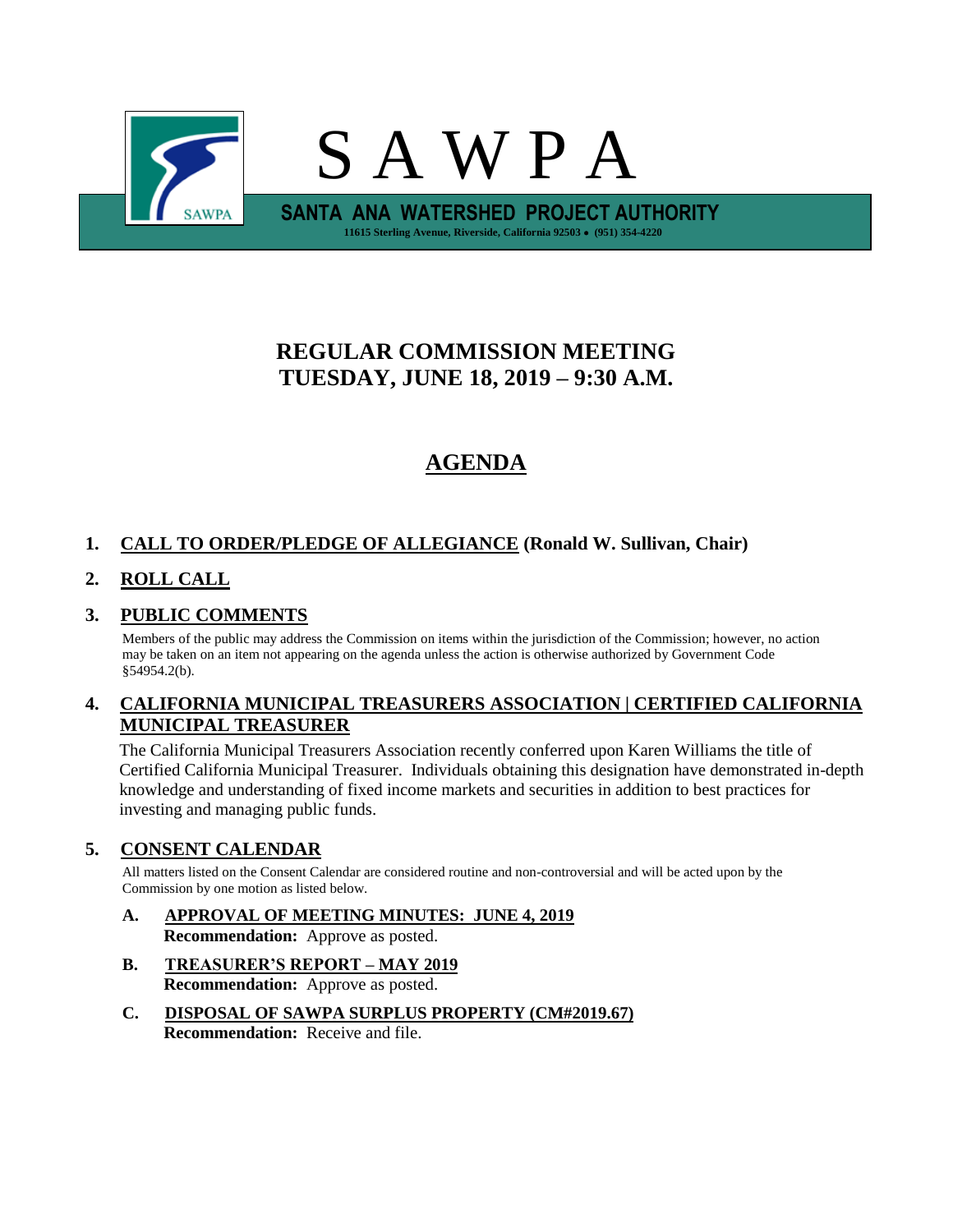## **6. NEW BUSINESS**

## **A. STATEMENT OF INVESTMENT POLICY (CM#2019.62)**

**Presenter:** Karen Williams

**Recommendation:** Adopt Resolution No. 2019-6 approving the Statement of Investment Policy and delegating authority to the Chief Financial Officer to invest or reinvest funds consistent with the Statement of Investment Policy.

## **B. INLAND EMPIRE BRINE LINE PRETREATMENT PROGRAM SAMPLE COLLECTION AND ANALYSIS (CM#2019.63)**

**Presenter:** David Ruhl

**Recommendation:** Authorize the General Manager to execute the following: (1) Work Order No. 2020-02 to E.S. Babcock Laboratories (Babcock) in the amount of \$91,949 for sample collection and analysis services; and, (2) Work Order No. 2020-01 to Western Municipal Water District (WMWD) in the amount of \$75,000 for SAWPA's sample collection program.

## **C. SAWPA BUILDING RENOVATIONS PROJECT (CM#2019.64)**

### **Presenter:** Carlos Quintero

**Recommendation:** Authorize the General Manager to award a contract to the lowest, responsive and responsible bidder based on bid proposals received on June 17, 2019, for an amount yet to be determined, including a five percent contingency, for the SAWPA Building Renovations Project.

## **D. ASCE CA INFRASTRUCTURE REPORT CARD UPDATE (CM#2019.65)**

**Presenter:** Mark Norton **Recommendation:** Receive and file.

## **E. DEPUTY GENERAL MANAGER – AUTHORIZATION TO FILL POSITION (CM#2019.68)**

**Presenter:** Rich Haller

**Recommendation:** Authorize the General Manager to combine the position of Deputy General Manager with the Chief Financial Officer position and fill the position effective July 1, 2019.

#### **F. SUPPORT POSITION FOR SB 775 (RUBIO) (CM#2019.69) Presenter:** Larry McKenney **Recommendation:** Adopt a SUPPORT position on SB 775 (Rubio).

## **7. INFORMATIONAL REPORTS**

**Recommendation:** Receive for information.

- **A. CASH TRANSACTIONS REPORT – APRIL 2019 Presenter:** Karen Williams
- **B. INTER-FUND BORROWING – APRIL 2019 (CM#2019.60) Presenter:** Karen Williams
- **C. PERFORMANCE INDICATORS/FINANCIAL REPORTING – APRIL 2019 (CM#2019.61) Presenter:** Karen Williams
- **D. BUDGET VS ACTUAL VARIANCE REPORT – FYE 2019 THIRD QUARTER – ENDING MARCH 31, 2019 (CM#2019.66)**

**Presenter:** Karen Williams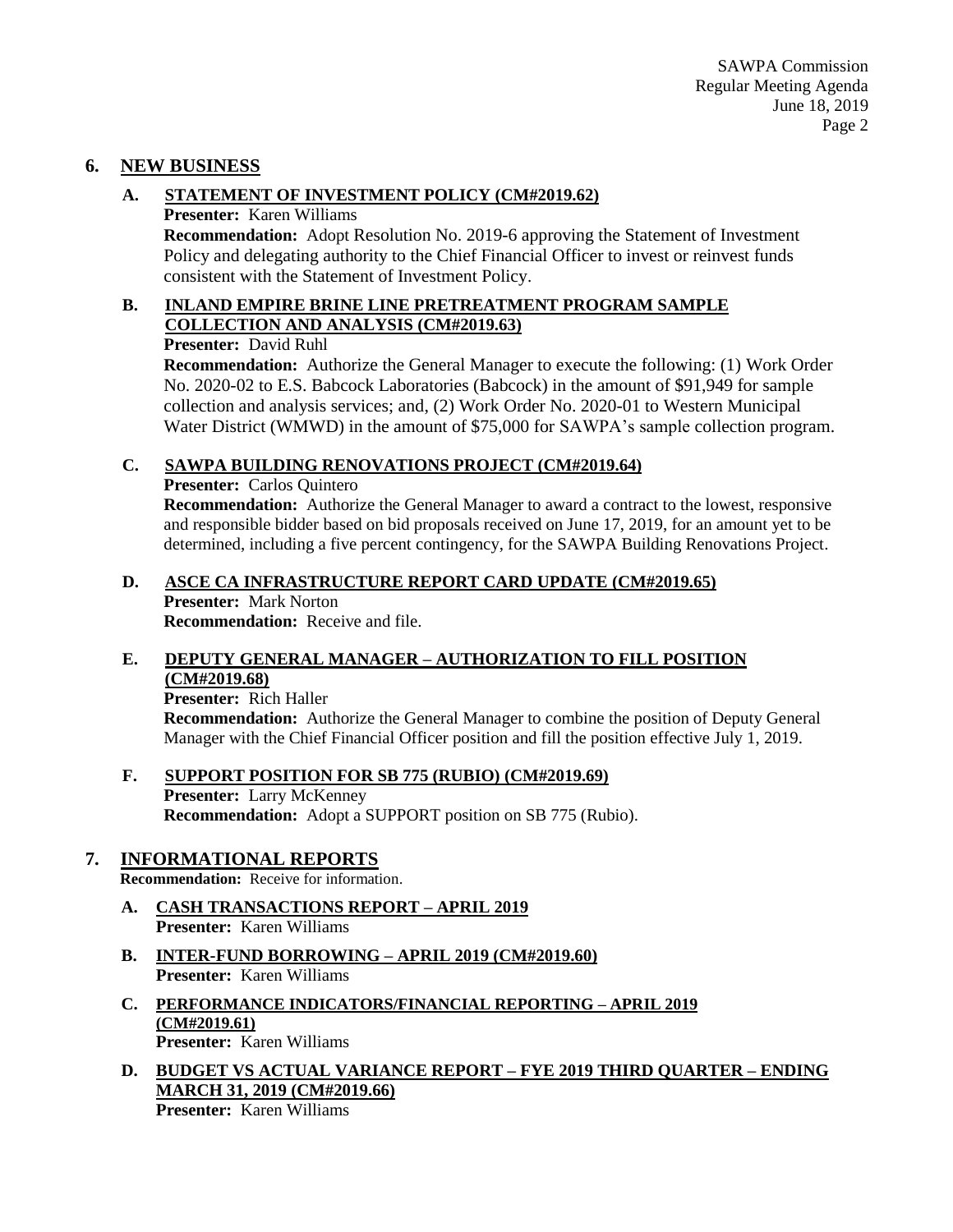#### **E. FINANCIAL REPORT FOR THE THIRD QUARTER ENDING MARCH 31, 2019**

- Inland Empire Brine Line
- SAWPA

**Presenter:** Karen Williams

## **F. THIRD QUARTER FYE 2019 EXPENSE REPORTS**

- General Manager
- Staff
- **Presenter:** Karen Williams

#### **G. GENERAL MANAGER REPORT**

- **H. STATE LEGISLATIVE REPORT Presenter:** Rich Haller
- **I. SAWPA GENERAL MANAGERS MEETING NOTES**
	- June 11, 2019

#### **J. CHAIR'S COMMENTS/REPORT**

#### **K. COMMISSIONERS' COMMENTS**

## **L. COMMISSIONERS' REQUEST FOR FUTURE AGENDA ITEMS**

## **8. CLOSED SESSION**

There were no Closed Session items anticipated at the time of the posting of this agenda.

## **9. ADJOURNMENT**

Americans with Disabilities Act: If you require any special disability related accommodations to participate in this meeting, call (951) 354-4230 or email kberry@sawpa.org. 48-hour notification prior to the meeting will enable staff to make reasonable arrangements to ensure accessibility for this meeting. Requests should specify the nature of the disability and the type of accommodation requested.

Materials related to an item on this agenda submitted to the Commission after distribution of the agenda packet are available for public inspection during normal business hours at the SAWPA office, 11615 Sterling Avenue, Riverside, and available a[t www.sawpa.org,](http://www.sawpa.org/) subject to staff's ability to post documents prior to the meeting.

#### **Declaration of Posting**

I, Kelly Berry, Clerk of the Board of the Santa Ana Watershed Project Authority declare that on Wednesday, June 12, 2019, a copy of this agenda has been uploaded to the SAWPA website at [www.sawpa.org](http://www.sawpa.org/) and posted at the SAWPA office, 11615 Sterling Avenue, Riverside, California.

/s/

\_\_\_\_\_\_\_\_\_\_\_\_\_\_\_\_\_\_\_\_\_\_\_\_\_\_\_\_\_\_\_\_\_\_\_\_\_\_\_ Kelly Berry, CMC